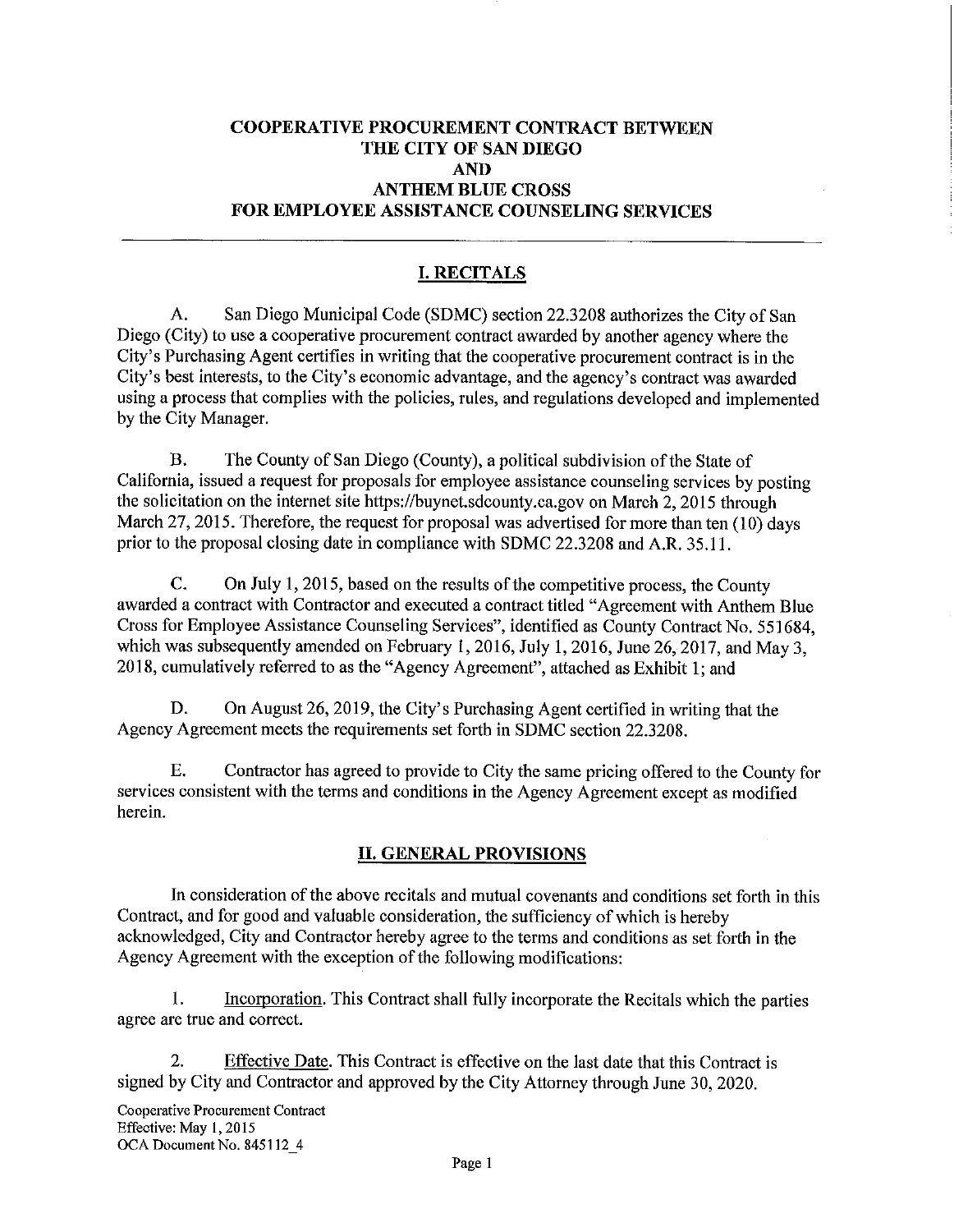3. Early Termination. Contractor must provide written notice within ten (10) calendar days of the date in which the Agency Agreement is terminated to the Contract Administrator identified in Section III, below. Such written notice must explain the basis for termination and the date upon which the termination is effective. Early termination of the Agency Agreement by County or Contractor shall not in any way affect the existence of this Contract.

4. Compliance with Controlling Laws. Contractor shall comply with all applicable local, state, and federal laws and regulations. In addition, Contractor shall comply immediately with all directives issued by City or its authorized representatives under authority of any laws, statues, ordinances, rules, or regulations.

5. Governing Law. The Contract shall be deemed to be made under, construed in accordance with, and governed by the laws of the State of California without regard to the conflicts or choice of law provisions thereof.

6. Jurisdiction and Venue. The venue for any suit concerning this Contract, the interpretation of application of any of its terms and conditions, or any related disputes shall be in the County of San Diego, State of California.

7. Modifications. The modifications described in Exhibit 2, which is attached hereto and incorporated herein by reference, shall affect only the page(s) and section(s) and terms and conditions referred to herein. All other terms and conditions of the Agency Agreement shall be in full force and effect as to City and Contractor as incorporated in this Contract.

#### **III. CONTRACT ADMINISTRATOR**

1. Contract Administrator. The City's Human Resources Department is the Contract Administrator for the purposes of this Contract.

2. Notices. Unless otherwise specified, in all cases where written notice is required under this Contract, service shall be deemed sufficient if the notice is personally delivered or deposited in the United States mail, with first class postage paid, attention to the Human Resources Department. Proper notice shall be effective on the date of personal delivery or five (5) days after deposit in the United States postal mailbox. Notices shall be sent to:

> Attention: Maria Davis-Cherry City of San Diego, Human Resources Department 1200 Third Avenue, Ste. 916 / MS 63 MDavisCherry@sandiego.gov 619-236-6385

#### **IV. COMPENSATION**

I. City shall pay Contractor for the goods or services provided in accordance with this Contract in an amount not to exceed \$250,000. Contractor is not obligated to provide goods or services in excess of this amount, and does so at its own risk, unless this Contract is amended in writing duly executed by City and Contractor increasing this not-to-exceed amount.

**Cooperative Procurement Contract**  Effective: May 1, 2015 OCA Document No. 845112 \_3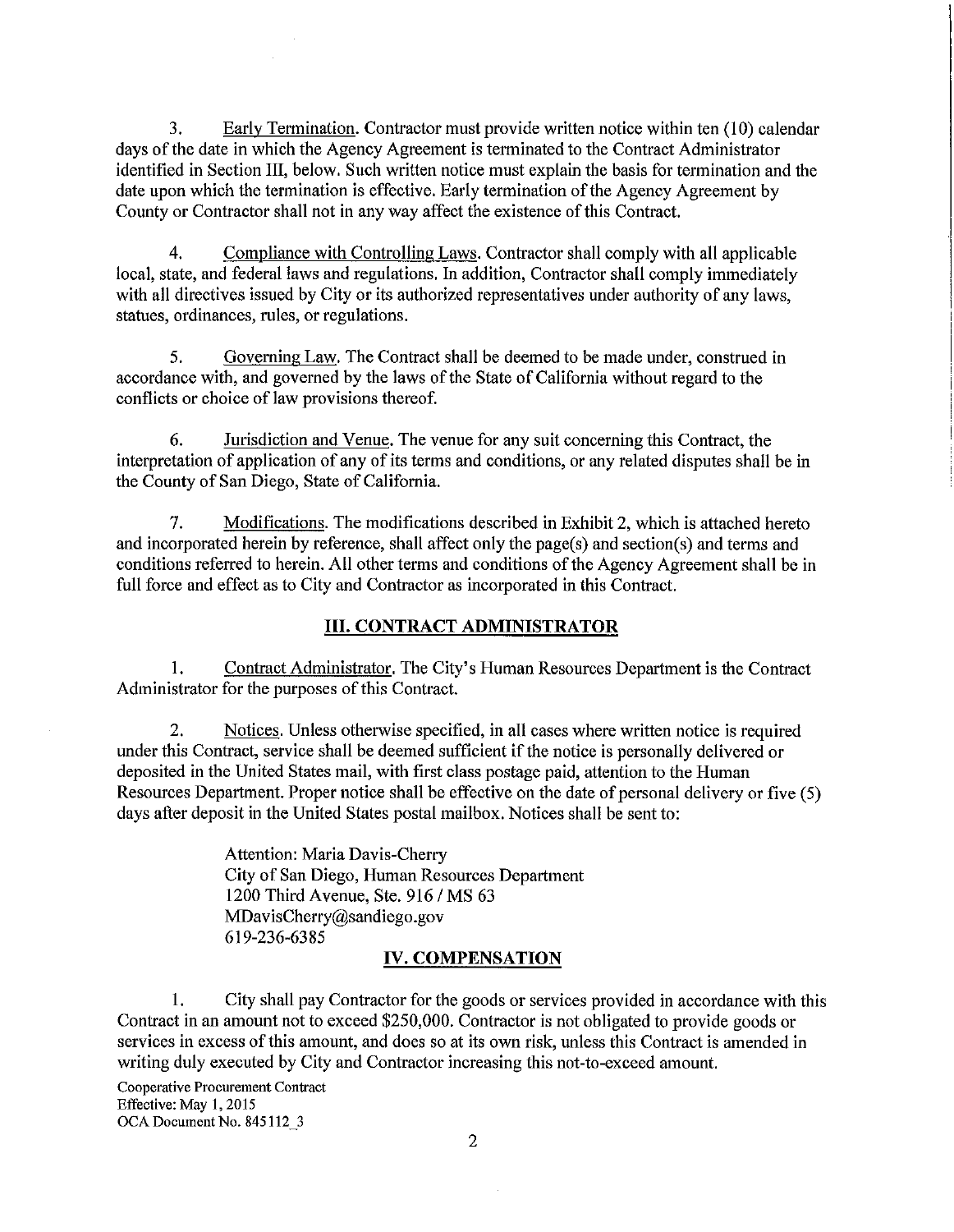2. Annual Appropriation of Funds. Contractor agrees that work and compensation under this Contract is contingent on the San Diego City Council (City Council) appropriating funding for and authorizing such work and compensation for fiscal year 2020. City may terminate the Contract if sufficient funds are not duly appropriated and authorized for the fiscal year, or if funds appropriated and authorized for this Contract are exhausted before the fiscal year concludes. City is not obligated to pay Contractor for any amounts not duly appropriated and authorized by the City Council.

### **V.CONTRACT**

I. Contract Documents. This Contract consists of this Contract and its Exhibits, the County's Request for Proposal No. 6793, the Contractor's response to RFP No. 6793, County Contract No. 551684, and County Contract No. 551684 Amendments No. I, 2, 3, and 4, which are attached as Exhibits hereto and incorporated by reference ( collectively, "Contract Documents"). These documents together contain all the terms and conditions of the Contract between City and Contractor.

2. Contract Interpretation. The Contract Documents completely describe the goods and/or services to be provided. Contractor shall provide any goods or services that may reasonably be inferred from the Contract Documents or from prevailing custom or trade usage as being required to produce the intended result whether or not specifically called for or identified in the Contract Documents. Words or phrases which have a well-known technical or construction industry trade meaning and are used to describe goods or services will be interpreted in accordance with that meaning unless a different definition has been provided in the Contract Documents.

3. Precedence. In resolving conflicts resulting from errors or discrepancies in any of the Contract Documents, City and Contractor will use the order of precedence as set forth below. The document in highest order of precedence controls. Inconsistent provisions in the Contract Documents that address the same subject, are consistent, and have different degrees of specificity, are not in conflict and the more specific language will control. The order of precedence from highest to lowest is as follows:

- $1<sup>st</sup>$  This Contract<br>  $2<sup>nd</sup>$  Agency Agree
- $2<sup>nd</sup>$  Agency Agreement<br> $3<sup>rd</sup>$  Contractor's respon-
- $3<sup>rd</sup>$  Contractor's response to RFP No. 6793<br> $4<sup>th</sup>$  County's Request for Proposal No. 6793
- County's Request for Proposal No. 6793 and any Addenda.

4. Counterparts. This Contract may be executed in counterparts which, when taken together, shall constitute a single signed original as though all parties executed the same page.

5. Public Agencies. Other public agencies as defined by California Government Code section 6500 may choose to use the terms of this Contract, subject to Contractor's acceptance. City is not liable or responsible for any obligations related to a subsequent agreement between Contractor and another public agency.

**Cooperative Procurement Contract**  Effective: May I, 2015 OCA Document No. 845112\_3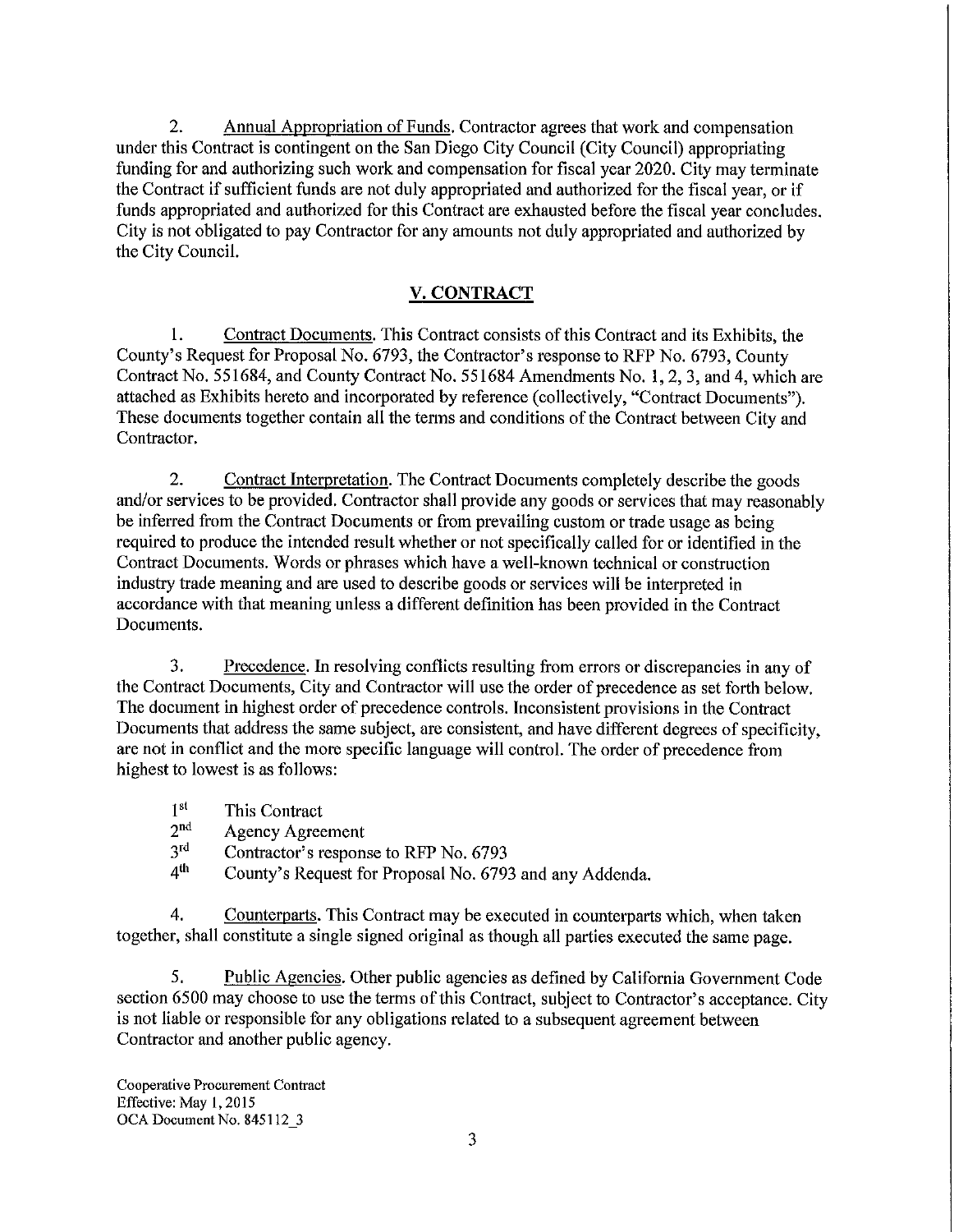IN WITNESS WHEREOF, this Contract is executed by City and Contractor acting by and through their authorized officers.

ANTHEM BLUE CROSS Name: Jeff Spahr

Title: VP, Specialty Business Dev.

Date: 09/13/2019

THE CITY OF SAN DIEGO

 $By:$  *(IM )*  $11\sqrt{2}$  $Name: CHRISTI$ ANA  $GALGER$ Title: DEP UTY DIRECTOR Date: 9/23/2019

Approved as to form this 24 day of<br>September<sub>2019</sub>

MARA W. ELLIOTT, City Attorney

 $\frac{1}{\text{Deputy City Attonev}}$ Print Name: *[<u>Migue | Merre | |</u>* 

**Cooperative Procurement Contract**  Effective: May 1, 2015 OCA Document No. 845112 \_3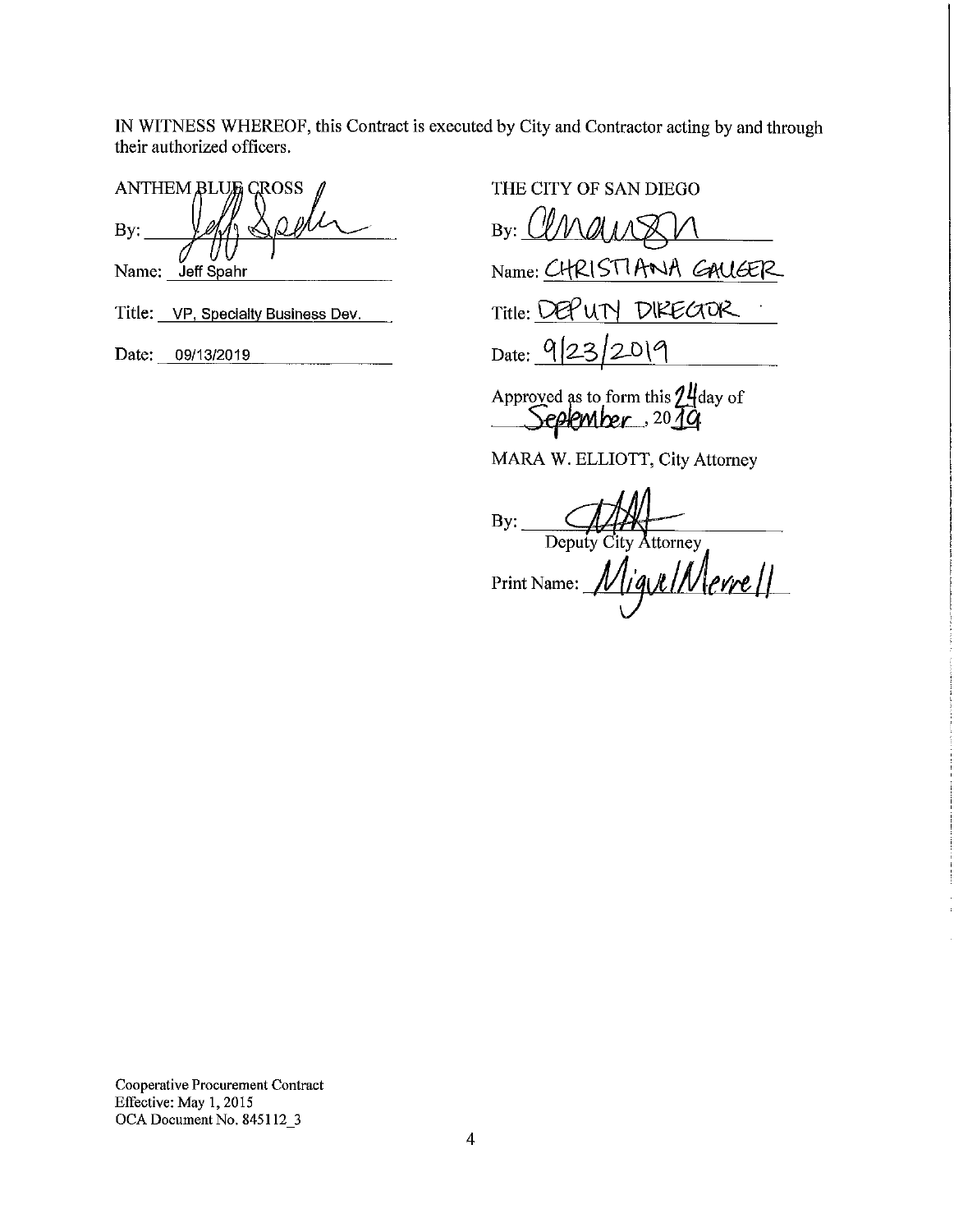# **EXHIBIT 2: MODIFICATIONS TO THE AGENCY AGREEMENT**

I. References. All references to "County of San Diego" or "County" in the Agency Agreement shall mean and be understood to be "City of San Diego (City)".

## 2. Deleted or Modified Provisions.

2.1 Section I.I of Exhibit C (Pricing/ Payment Schedule) of County Contract No. 551684 is amended by replacing the following language "Option Year 4 July I, 2020 through June 30, 2020" with "Option Year4 July I, 2019 through June 30, 2020."

2.2 The provisions of County Contract No. 551684 Amendment No. I do not apply because the City does not have a Sheriff's Department.

2.3 Section 10.1 (Indemnity) of County Contract No. 551684 is deleted and replaced with the following language, "Indemnification. To the fullest extent permitted by law, Contractor shall defend (with legal counsel reasonably acceptable to City), indemnify, protect, and hold harmless City and its elected officials, officers, employees, agents, and representatives (Indemnified Parties) from and against any and all claims, losses, costs, damages, injuries (including, without limitation, injury to or death of an employee of Contractor or its subcontractors), expense, and liability of every kind, nature and description (including, without limitation, incidental and consequential damages, court costs, and litigation expenses and fees of expert consultants or expert witnesses incurred in connection therewith and costs of investigation) that arise out of, pertain to, or relate to, directly or indirectly, in whole or in part, any goods provided or performance of services under this Contract by Contractor, any subcontractor, anyone directly or indirectly employed by either of them, or anyone that either of them control. Contractor's duty to defend, indemnify, protect and hold harmless shall not include any claims or liabilities arising from the sole negligence or willful misconduct of the Indemnified Parties."

3. City Mandated Clauses and Requirements. By signing this Contract, Contractor certifies that Contractor is aware of, and will comply with, these City mandated clauses and requirements throughout the duration of the Contract.

3.1 Drug-Free Workplace Certification. Contractor shall comply with City's Drug-Free Workplace requirements set forth in Council Policy 100-17, which is incorporated into this Contract by reference.

3.2 ADA Certification: Contractor shall comply with the City's Americans with Disabilities Act Compliance/City Contracts requirements as set forth in Council Policy I 00-04, which is incorporated into this Contract by reference.

3.3 Non-Discrimination Requirements.

3.3.1 Compliance with the City's Equal Employment Opportunity Outreach Program (EOCP): Contractor shall comply with the City's EOCP requirements. Contractor shall not discriminate against any employee or applicant for employment on any basis prohibited by law. Contractor shall provide equal opportunity in all employment practices. Prime Contractors shall

## EXHIBIT 2